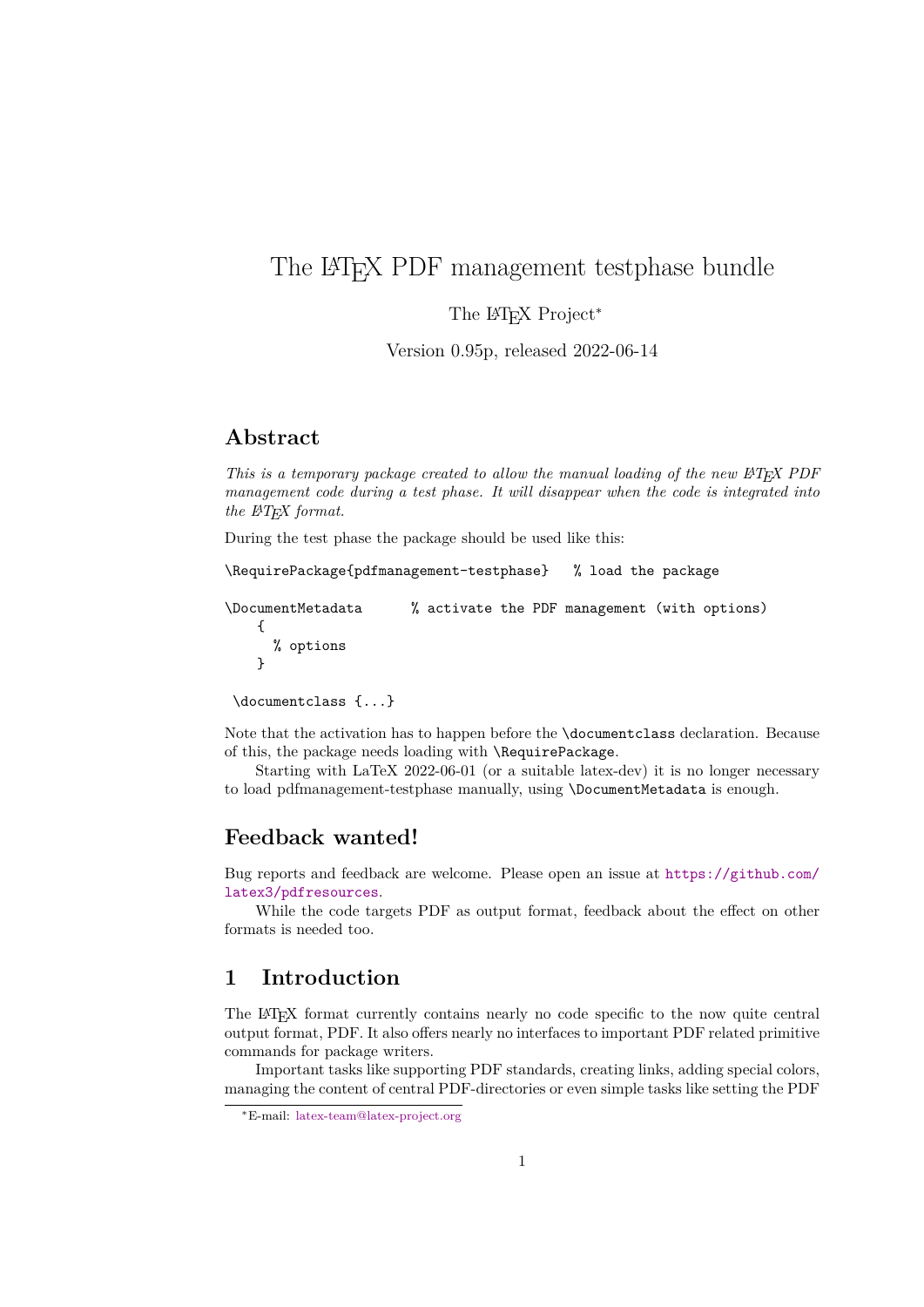<span id="page-1-1"></span>version are delegated to external packages which have to recourse to the primitive lowlevel commands in their code.

This is problematic for three reasons:

- At first using primitives directly can lead to clashes and duplicate settings with conflicting values—nothing prevent packages to add for example the /Title twice to the Info dictionary, the /Lang entry twice to the Catalog, or to add two /ExtGState resources to a page. The PDF normally doesn't break in such cases—the format is quite robust—but it will ignore one of the duplicates and the output can be wrong.
- At second the primitives differ between the various engines and backends with which LATEX is used. To support the engines and backend packages have to write and maintain "driver" files which they did to a varying degree. This makes it difficult for users to assess if a package will work with their work-flow and is a strain for package writers as they have to keep track of engine and backend changes.
- And at last generic hooks and configuration points to various PDF related structures are missing and difficult to add.

Despite the potential problems, until now the number of conflicts were small and could be resolved in an ad-hoc fashion. But the future plans for LATEX regarding support for tagged PDF and PDF standards mean that much more PDF specific code will have to be written by the kernel directly and this can not be done without proper, well-defined and well-behaving interfaces and hooks.

Some first steps for better support of PDF related commands have been done with the l3pdf package which has now been integrated as a module into l3kernel. It offers backend independent commands to create PDF objects and destination, to set the compress level and the PDF version.

The PDF management bundle extends this to more PDF related areas and provides interfaces to them in a backend independent way.

The new PDF management has three main objectives connected with the problems identified above:

- For commands with "clash potential" it implements commands to replace the primitives and so to resolve potential conflicts.
- It implements commands for a variety of PDF related tasks and supports a welldefined set of backends.
- If sensible this commands are enhanced by hooks from the new L<sup>AT</sup>EX hook system. This has been e.g. done for annotations in the l3pdfannot bundle.

# <span id="page-1-0"></span>2 "Change Strategy": The integration into  $\text{MT}_F X$

The central module of this bundle, l3pdfmanagement, defines an interface for the (pdfTEX) primitives \pdfcatalog, \pdfinfo, \pdfpagesattr, \pdfpagesattr and \pdfpageresources and the analog commands from the other engines and backends.

All these commands have a "clash potential", this means that the new interface is incompatible with a parallel use of the primitive commands which it targets to replace and supersede. This doesn't affect many packages, but the list of package using such primitives contains central and important packages like hyperref, tikz, pdfx and more.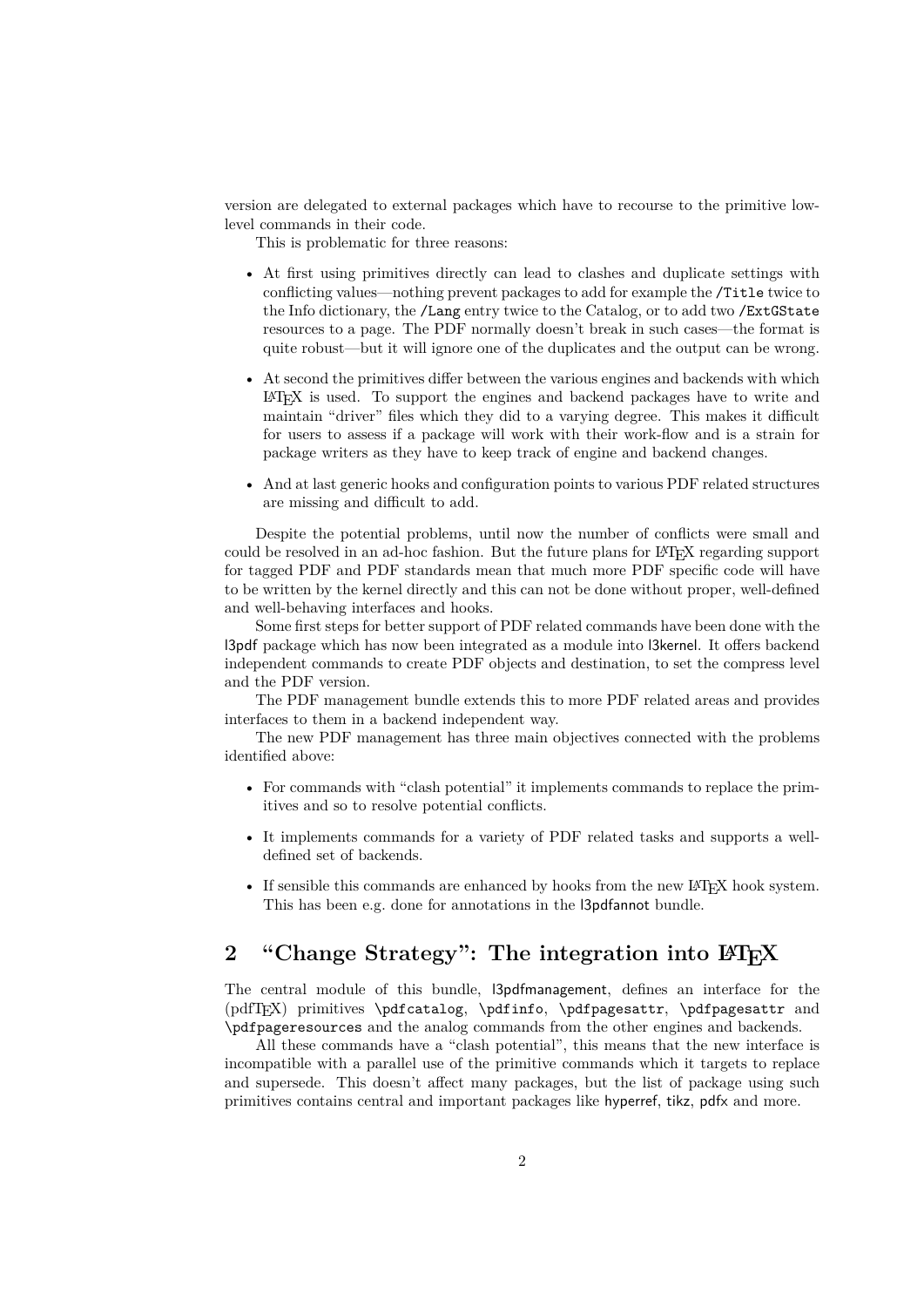<span id="page-2-0"></span>So while the goal is to integrate the code into the LAT<sub>EX</sub> format directly, this can not be done immediately without conflicts with existing documents and packages.

As an intermediary step the package pdfmanagement-testphase has been created which loads the code manually. With it package authors and users can test the new code, give feedback and packages can be adapted.

Loading the package will only *load* the modules, to *activate* the core PDF management the trigger command \DocumentMetadata has to be used too. The loading and activation has to be done *before* the \documentclass command.

We hope that this setup will allow packages writers and users to test the PDF management code and adapt packages and documents safely.

# **3 Backend support**

The supported backends are pdflatex, lualatex, (x)dvipdfmx (latex, xelatex, dvilualatex (in texlive 2021)) and dvips with ps2pdf (not completely yet). dvips with distiller could work too but is untested.

That the interfaces and commands are backend independent doesn't mean that the results and even the compilation behavior is identical. The backends are too different to allow this. Some backends expand arguments e.g. in a \special while other don't. Some backends can insert a resource at the first compilation, while another uses the aux-file and a label and so needs at least two compilation runs. Some backends manage some of the resources through side-effects, some manage them automatically. All this mean that package writers will still have to keep an eye on backend requirements and run tests for all variants. Also backend specific code will still be needed in some cases.

## **4 Use**

The package should be loaded before \documentclass. To activate the resource management it should be followed by \DocumentMetadata{⟨*key-val*⟩}. The options of \DocumentMetadata are described in the documentation of ltdocinit.

\RequirePackage{pdfmanagement-testphase} % load the package

% not needed with LaTeX 2022-06-01 \DocumentMetadata % activates the PDF management interface

{ %options }

\documentclass {...}

The PDF management can be deactivated either setting in the debug key the key pdfmanagement to false or by commenting out the whole \DocumentMetadata declaration.

To test if the PDF management is active the predicate \pdfmanagement\_if\_ active:TF can be used, see the documentation of l3pdfmanagement.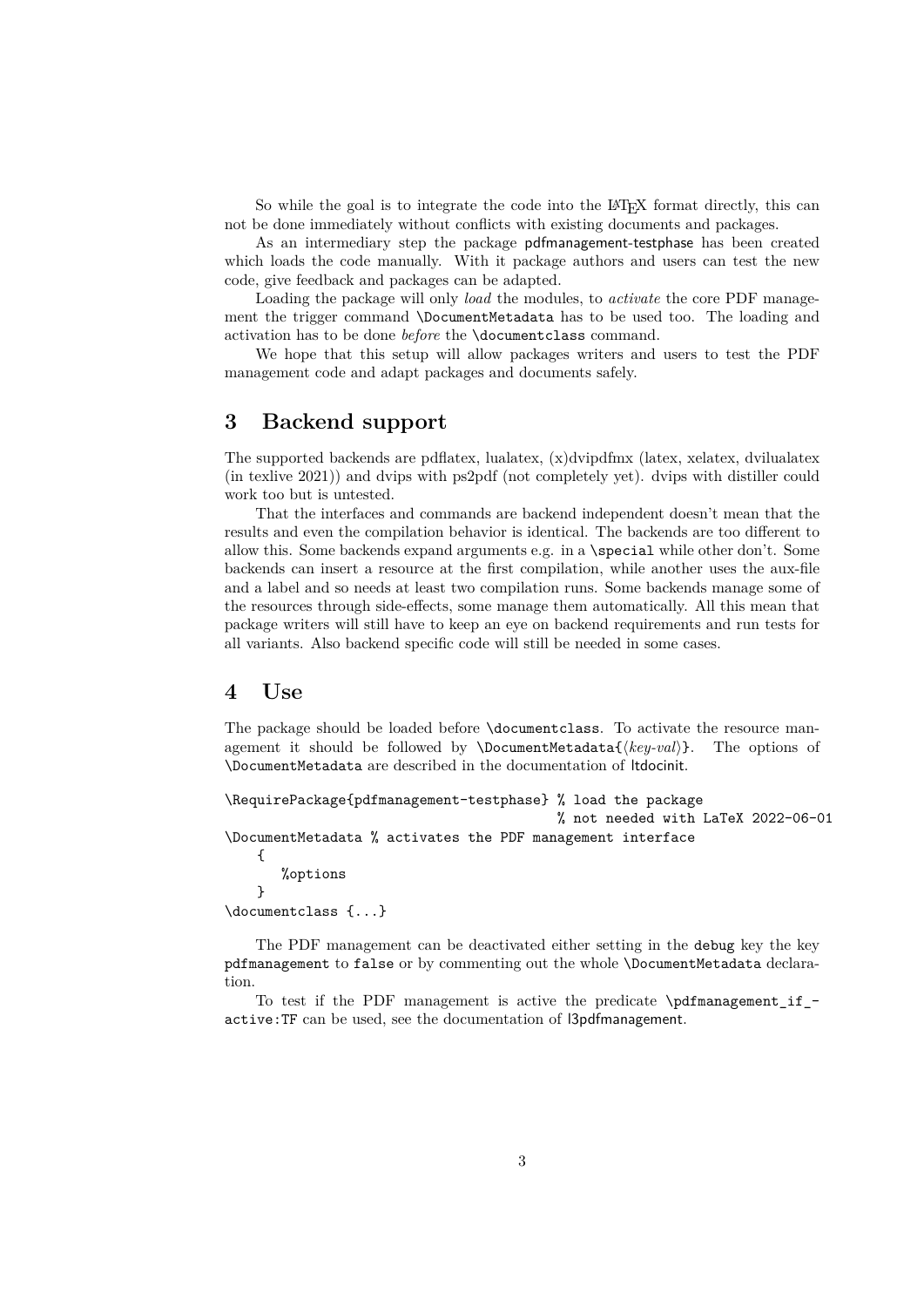# **5 Requirements**

The new PDF management requires a  $IAT$ <sub>F</sub>X format from  $2020/10/01$  or later and an L3 programming layer of 2021-02-18 or later. It currently depends on the experimental packages l3ref-tmp and l3bitset. In some places, e.g. when writing strings to the pdf it assumes that the file is utf8 encoded – ascii will naturally work too, but legacy 8bit encodings are not supported.

# **6 Modules**

The bundle contains a number of modules. The majority of the modules don't have a stand alone sty, their code is combined in one file and loaded by the main package. The organization and naming is bound to change over time: For almost all modules the goal is to integrate them into the format and the individual files to disappear.

The description items give the name of the documentation of the modules. There doesn't exist in all cases a related .sty.

- **l3pdfdict** This module provides commands for PDF dictionaries. Its main purpose is to create name spaces. The code used e.g. by l3pdfmanagement and l3pdfannot.
- **l3pdfannot** This module provides commands for annotations. Currently mainly link annotations, widget annotations will be added later. It doesn't require the PDF management to be active.
- **l3pdfmanagement** This is the core code of the PDF management.
- **ltdocinit** This module provides the \DocumentMetadata command.
- **hyperref-generic** This module provides a new generic hyperref driver. The driver will be loaded automatically by hyperref if the PDF management code is active.
- **l3backend-testphase** This module contains backend code needed by the PDF management. It will in due time be integrated into l3backend.
- **l3pdfmeta** This module contains code to handle PDF standards. Currently it handles pdf/A and colorprofiles/outputintents.
- **l3pdfxform** Commands for form XObjects (xforms).
- **l3pdf tool** A number of commands like text conversion commands and bcd/emc. The commands will at some time be moved into the l3pdf module of l3kernel.
- **l3pdffile** This module provides commands for to embed files.
- **pdfmanagement-firstaid** This module provides a number of patches for external incompatible packages. This patches will disappear as soon as the packages are natively compatible. It is loaded automatically.
- **l3pdffield** Commands for form fields. Currently it only provides commands for checkboxes. It must be loaded explicitly as with \usepackage{l3pdffield-testphase}.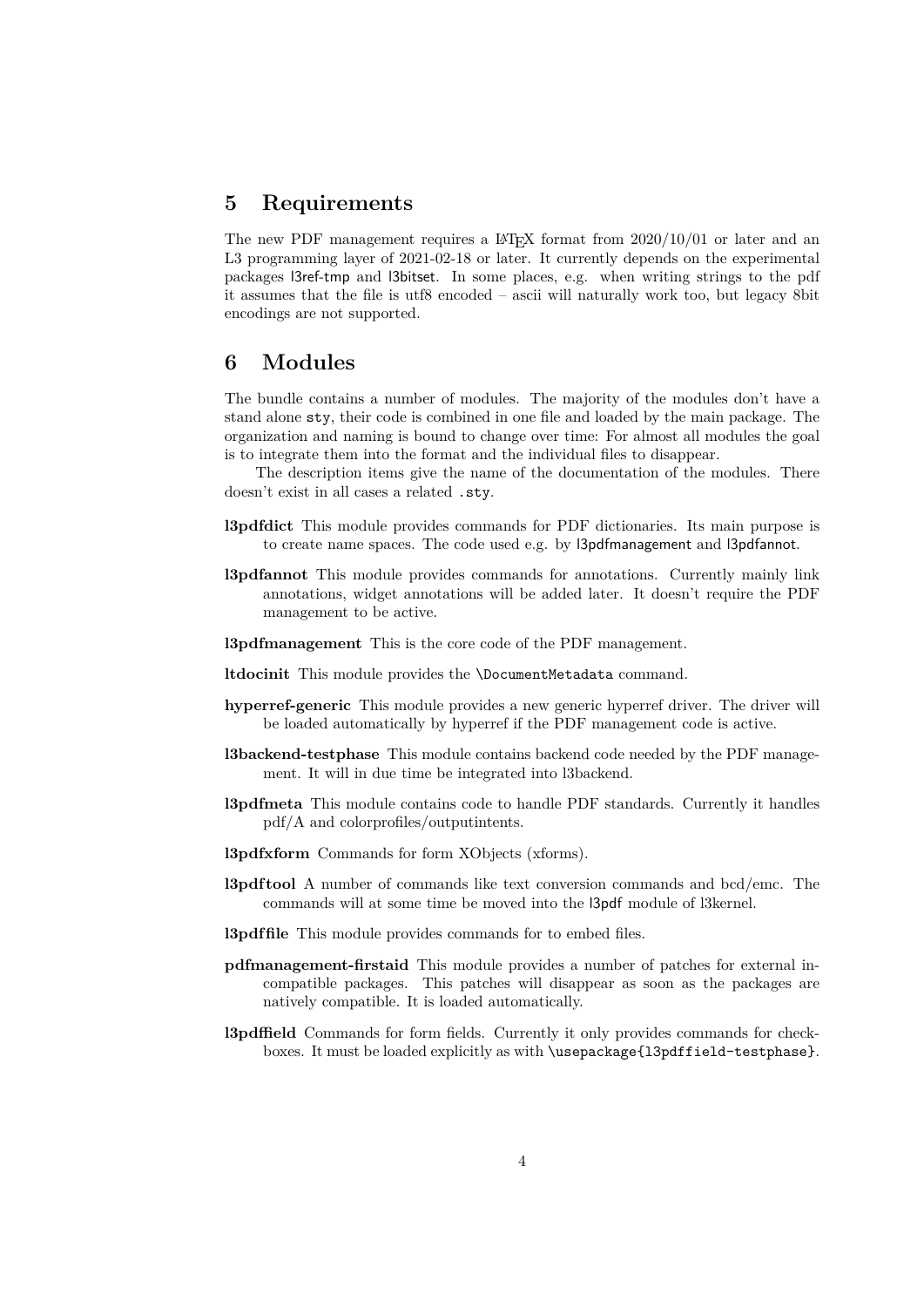# <span id="page-4-0"></span>**7 Incompabilities**

As described in section [2,](#page-1-0) if activated the new PDF management takes over the management of core PDF dictionaries. All packages that bypass the PDF management and access these dictionaries with primitives like \pdfcatalog, \pdfinfo, \pdfpageresources, \pdfpagesattr and \pdfpageattr or similar commands from other engines and backends are basically incompatible: values can get lost or will be wrong.

The following describes known incompatible packages along with some suggestions how this should or will be handled in future. The list is not exhaustive.

#### **7.1 hyperref**

A generic driver that can be used as replacement has been developed and is provided by this bundle. It will be loaded automatically if the pdf management is active.

The generic driver differs in some points from other hyperref drivers:

- The code for bookmarks has been removed from this driver, instead the bookmarks is loaded and used.
- The driver isn't yet fully integrated into hyperref. This means that it doesn't react to a number of package options. Instead \hypersetup should be used.
- Incomplete is the support for form fields. Quite probably form fields will be extracted in a dedicated package.
- The driver uses for the color handling the l3color package. While normally it should be able to use colors defined with color and xcolor, there could be edge cases where it fails.
- The colors have been changed (this counts probably as an improvement  $\dots$ ).

More details can be found in the documentation hyperref-generic.pdf.

#### **7.2 pdfx**

pdfx is not compatible. It uses the commands \pdfpagesattr, \pdfpageattr, \pdfinfo and \pdfcatalog. The needed changes are not many, but can not be done by external patches.

It is also one goal of the pdfmanagement project to offer support for standards natively. The code is under development, see the documentation of l3pdfmeta.

#### **7.3 hyperxmp**

hyperxmp uses \pdfcatalog to insert the /MetaData reference. This makes it incompatible, but adjusting this is even possible with external patches. hyperxmp also relies on some hyperref internals, so changes in hyperref must be coordinated.

Some patch code is provided by the bundle and loaded automatically, but it is not complete currently. Failures are e.g. possible with complicated author or title settings. The handling of dates isn't correct either yet. The patch code can be disabled by using debug={firstaidoff=hyperxmp} in \DocumentMetadata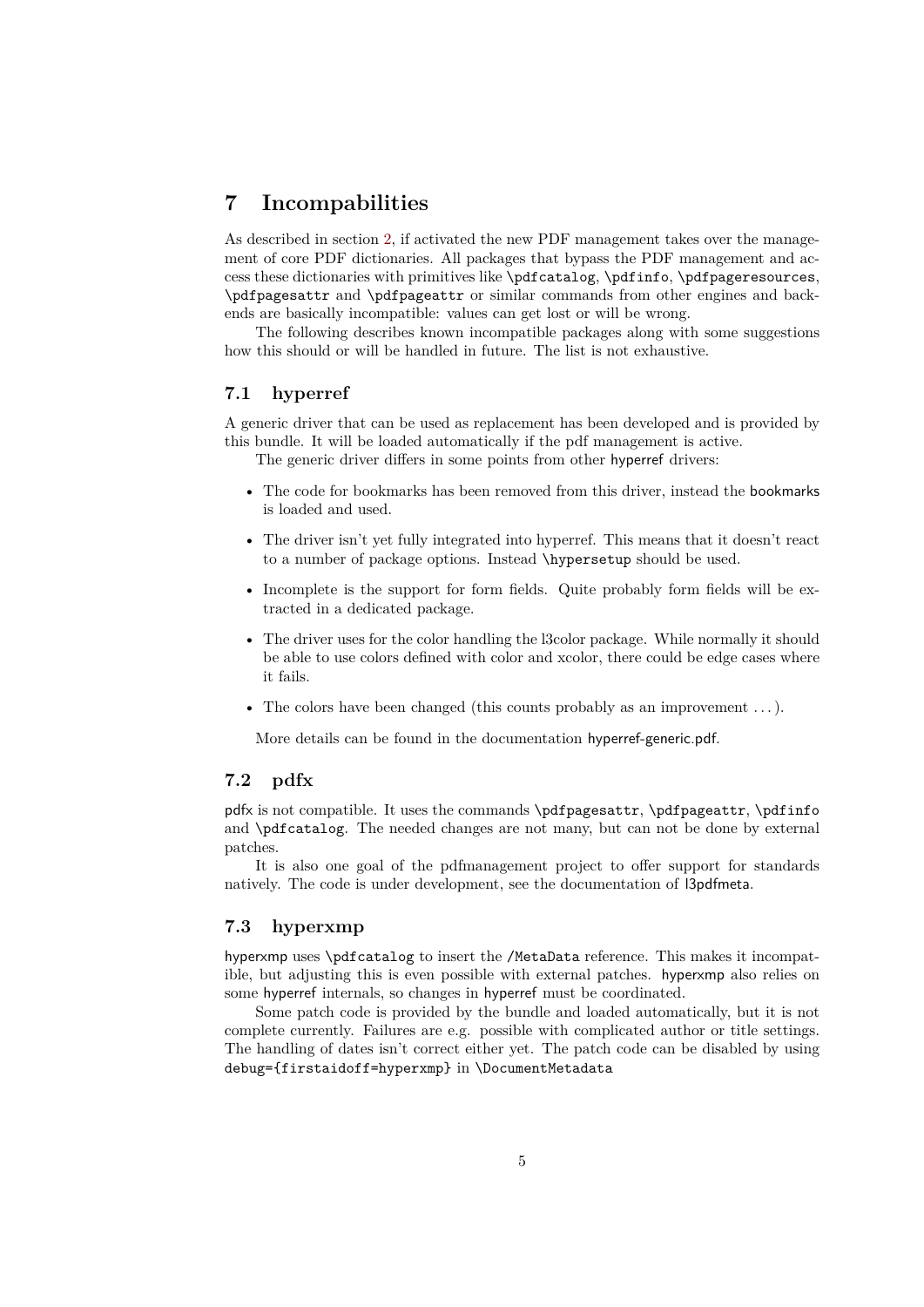# <span id="page-5-0"></span>**7.4 tikz/pgf**

pgf writes to the page resources too and so is incompatible. The needed changes are rather small and will be done in coordination with the maintainer. Until this works, pagemanagement will load the patches automatically. This can be disabled by using debug={firstaidoff=pgf} in \DocumentMetadata

#### **7.5 transparent**

The package transparent is incompatible. A replacement has been written (transparentltx) and is loaded automatically. It requires a very recent L3 programming layer! This can be disabled by using debug={firstaidoff=transparent} in \DocumentMetadata

#### **7.6 pdflscape**

The package pdflscape is incompatible. A replacement has been written (pdflscape-ltx) and is loaded automatically. This can be disabled by using debug={firstaidoff=pdflscape} in \DocumentMetadata

#### **7.7 colorspace**

The package is incompatible. Some patches have been added to pdfmanagement-firstaid. Alternative code for spot colors is in the l3color package which has now been add to l3kernel.

#### **7.8 embedfile, attachfile, attachfile2**

Tools needed to be able to write a replacement to replace these packages have been developed in the l3pdffile package. Full replacements for the packages don't exist yet.

#### **7.9 tagpdf**

The development code is compatible and will be uploaded in time.

#### **7.10 ocgx2, animate, media9**

These package all make use of low-level PDF command and will have to be reviewed.

### **7.11 acrotex**

The acrotex makes heavy use of PDF commands and so must be reviewed and adapted, including the currently untested route dvips + distiller.

## **7.12 fancytooltips**

This package uses \pdfpageattr and acrotex and so must be reviewed.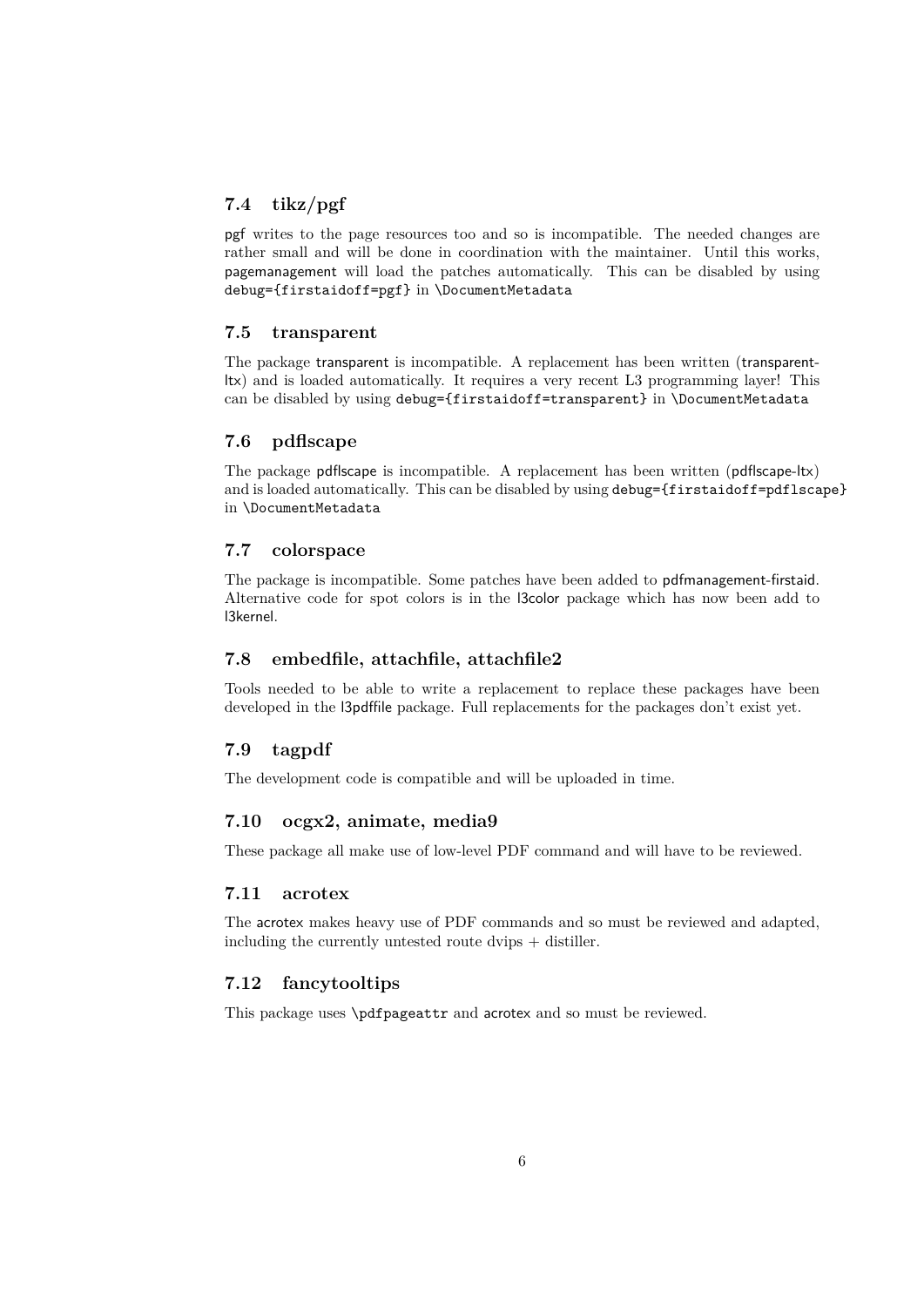# **8 Implementation**

```
1 ⟨@@=pdf⟩
2 ⟨∗package⟩
_3 \ProvidesExplPackage{pdfmanagement-testphase}{2022-06-14}{0.95p}
    4 {LaTeX PDF management testphase bundle}
5 \providecommand\IfFormatAtLeastTF{\@ifl@t@r\fmtversion}
6 \IfFormatAtLeastTF{2020-10-01}{}{
   \verb+\PackAzp\#arg\{pdfmanagement-testphase\}8 {This~package~needs~LaTeX~2020-10-01~or~newer.
9 \MessageBreak Loading~is~aborted.}{}
10 \DeclareOption { debug }{}
11 \newcommand\DeclareDocumentMetadata[1]{}
12 \newcommand\DocumentMetadata[1]{}
13 \ProcessOptions\relax
14 }
15 \IfFormatAtLeastTF{2020-10-01}{}{\endinput}
16
17 \DeclareOption { debug }
18 \qquad \mathbf{f}19 \msg_redirect_module:nnn { pdf } { none } { warning }
20 }
21
22 \ProcessOptions\relax
23 ⟨/package⟩
```
# <span id="page-6-13"></span><span id="page-6-12"></span><span id="page-6-10"></span><span id="page-6-4"></span><span id="page-6-2"></span>**8.1 Loading the core files.**

This loads the core files. The backend should not be loaded to allow to set it in the document.

```
24 ⟨∗header⟩
```

```
25 \ProvidesExplFile{pdfmanagement-testphase.ltx}{2022-06-14}{0.95p}
26 {PDF~management~code~(testphase)}
```

```
27 ⟨/header⟩
```

```
28 ⟨∗package⟩
```

```
29 %\RequirePackage{l3pdfdict} % needed by l3pdfmanagement
```

```
30 %\RequirePackage{l3pdfmanagement} % loads the core code with the boolean
```

```
31 %\RequirePackage{ltdocinit} % DocumentMetadata,
```

```
32 %can perhaps be combined or made optional ...
```

```
33 %\RequirePackage{l3pdfannot}
```

```
34 %\RequirePackage{l3pdfxform-beta}
```

```
35 %\RequirePackage{l3pdfmeta} %
```

```
36 %\RequirePackage{l3pdftools}
```

```
37 %\RequirePackage{l3pdffile}
```

```
38 \IfFileExists{tagpdf-base.sty}
```

```
39 {\RequirePackage{tagpdf-base}}{}
```

```
40 \input{pdfmanagement-testphase.ltx}
```

```
41 ⟨/package⟩
```